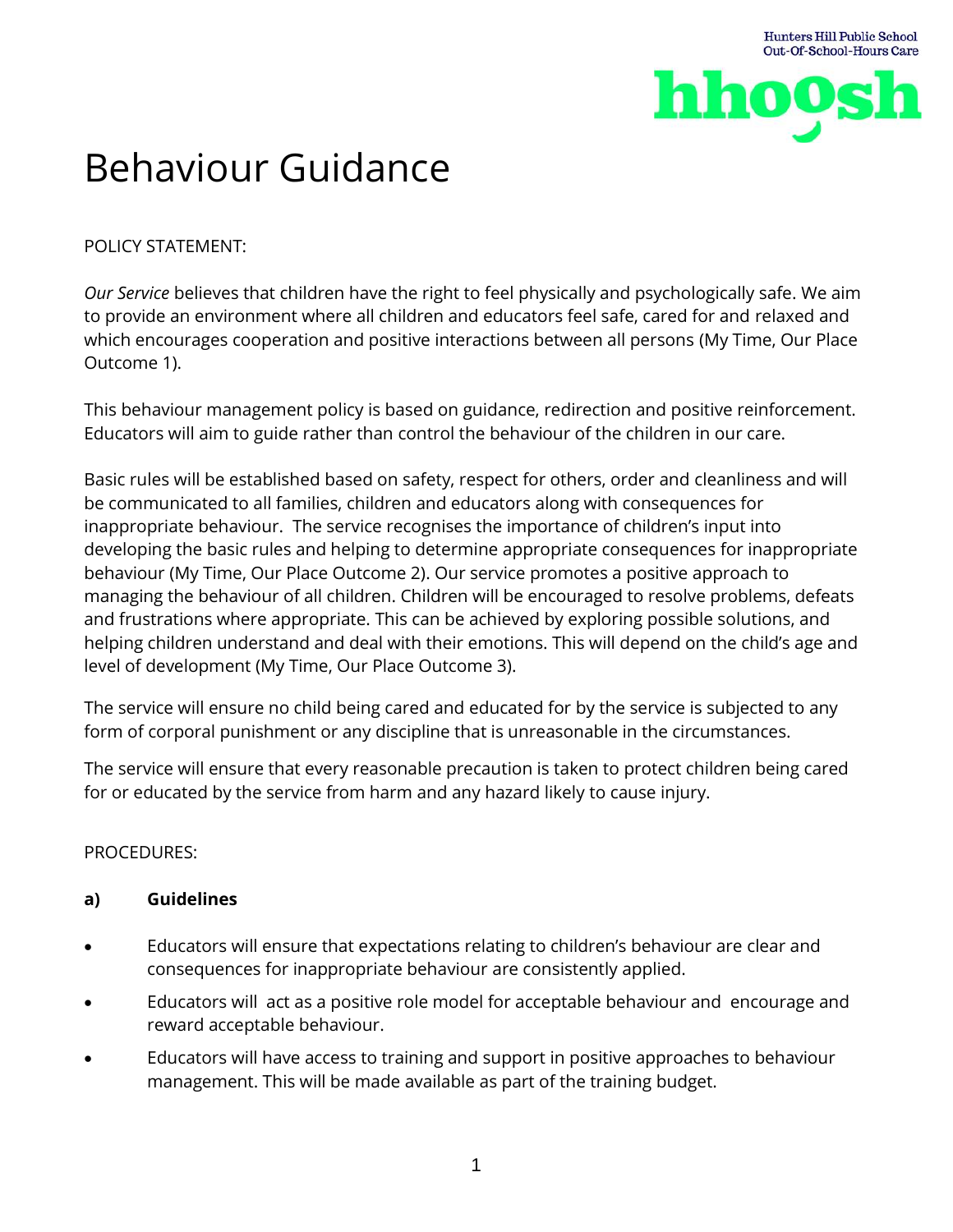

- Whilst at the service, we expect that the children will comply with the following basic rules:
	- $\checkmark$  Respect each other
	- $\checkmark$  Respect other people's property and that of the service
	- $\checkmark$  Share with other children and be inclusive
	- $\checkmark$  Accept and respect individual needs and differences
	- $\checkmark$  Clean up after activities
	- $\checkmark$  Be polite to educators and to each other
	- $\checkmark$  Follow the instructions from educators
	- $\checkmark$  Play only in the allocated areas and as directed by educators and not enter areas that educators have designated as "out of bounds"
	- $\checkmark$  Remain in the supervised area of the program until the authorised person collecting them has signed them out
	- ✓ Not participate in physical fighting (play or real), for example, spitting, throwing toys, stones or dangerous objects.
	- ✓ Not bully or engage in any form of aggressive behaviour
	- $\checkmark$  Use appropriate language at all times.

#### **b) Guiding Children's Behaviour:**

- Steps that educators take towards establishing good behaviour management include:
	- $\checkmark$  Establishing positive relationships, which are the foundation for building children's selfrespect, self- worth and feelings of security
	- $\checkmark$  Observing children to identify triggers for challenging behaviours. Paying attention to the child's developmental level and any program issues that may be impacting on the behaviour
	- $\checkmark$  Using positive approaches to behaviour guidance. Some of these include positive acknowledgement, redirection, giving explanations, encouragement, giving help, collaborating to solve problems and helping children to understand the consequences and impact of their behaviour
	- $\checkmark$  Supporting children by providing acceptable alternative behaviours when challenging behaviour occurs
	- $\checkmark$  Ensuring limits are consistent, carried out in a calm, firm manner, followed through and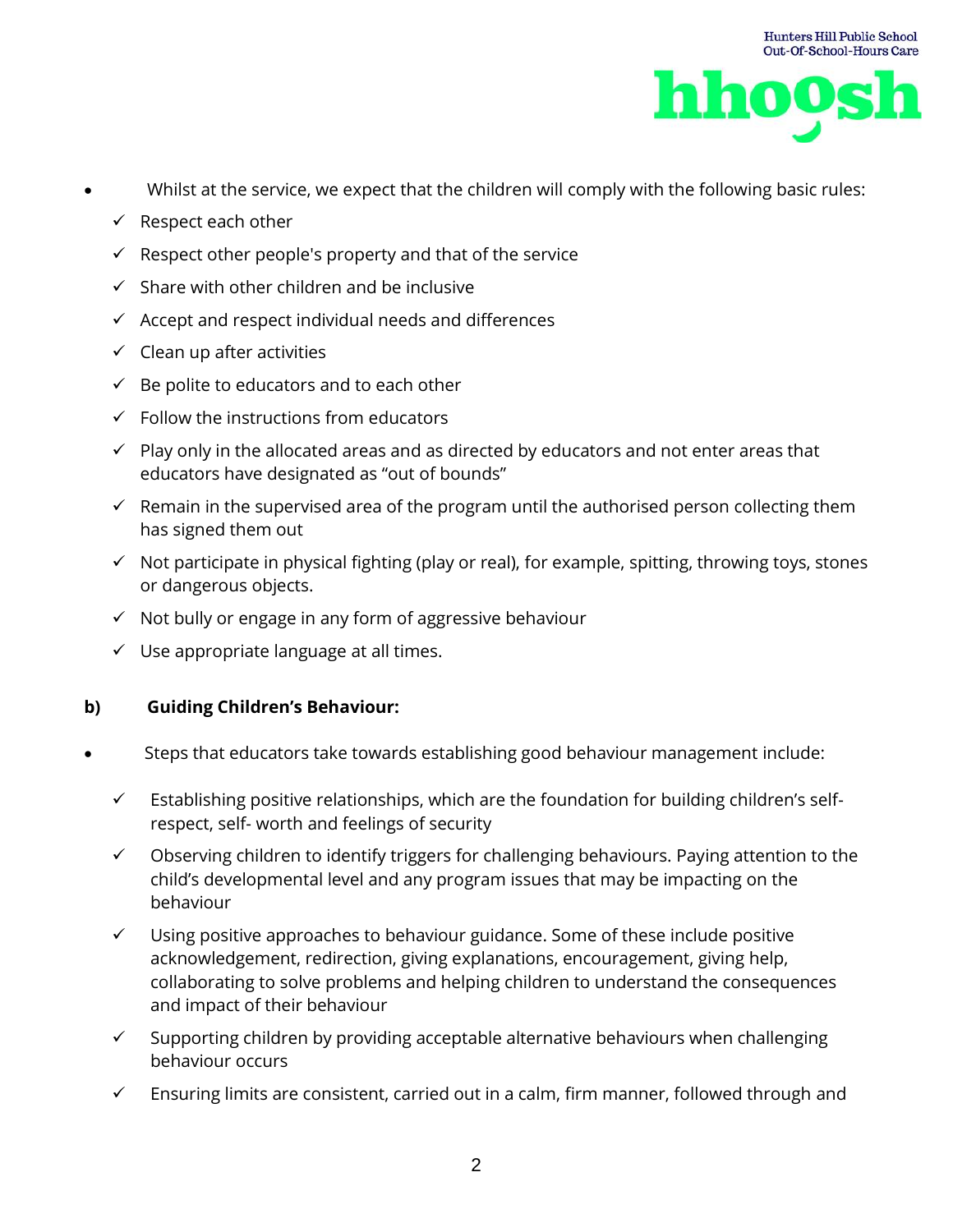1005

that children are helped to behave within the limits

- ✓ Involving the family and the child in appropriate ways in addressing challenging behaviour
- $\checkmark$  Using other professionals when necessary to help with behaviour guidance, for example, the Inclusion Support Facilitator (ISF)
- $\checkmark$  Identifying children's strengths and building on them
- $\checkmark$  Seeking support from other educators and management.

## **c) Correction Steps:**

- When a child's behaviour is deemed inappropriate to either him/herself or others, or if a child's behaviour is intrusive to another person's enjoyment, then educators will actively intervene and take steps to attempt to resolve the situation.
- Inappropriate behaviour can include bullying, being uncooperative, not listening to reasonable requests from educators, or consistently disregarding the basic rules. In these instances, the following steps will be taken:
	- $\checkmark$  The educator will explain to the child that this type of behaviour is inappropriate.
	- $\checkmark$  The educator will re-direct the child to a different activity within the room (or outdoors).
	- $\checkmark$  If aggressive or inappropriate behaviour continues, the child will sit away from the group to calm down and think about their actions. After a short period of time, the educator will have a discussion with the child with respect to their actions, and then the child will return to play.
	- $\checkmark$  A discussion will be held with the child's family when the child is collected.

## **d) Persistent inappropriate behaviour:**

- If inappropriate behaviour continues over a period of time, a meeting between educators, nominated supervisor, child and family will be arranged. The meeting agenda will cover:
	- $\checkmark$  Alternative approaches to behaviour guidance
	- $\checkmark$  The child's life outside the service
	- $\checkmark$  Any problems that may be causing the behaviour
- A mutual strategy for improving behaviour will be discussed and closely monitored by educators, the nominated supervisor and the child's family. Should it be necessary, and with the consent of the family, advice and assistance will be sought from relevant external specialists to address the matter.
- In extreme cases, to protect other children and educators, the service reserves the right to